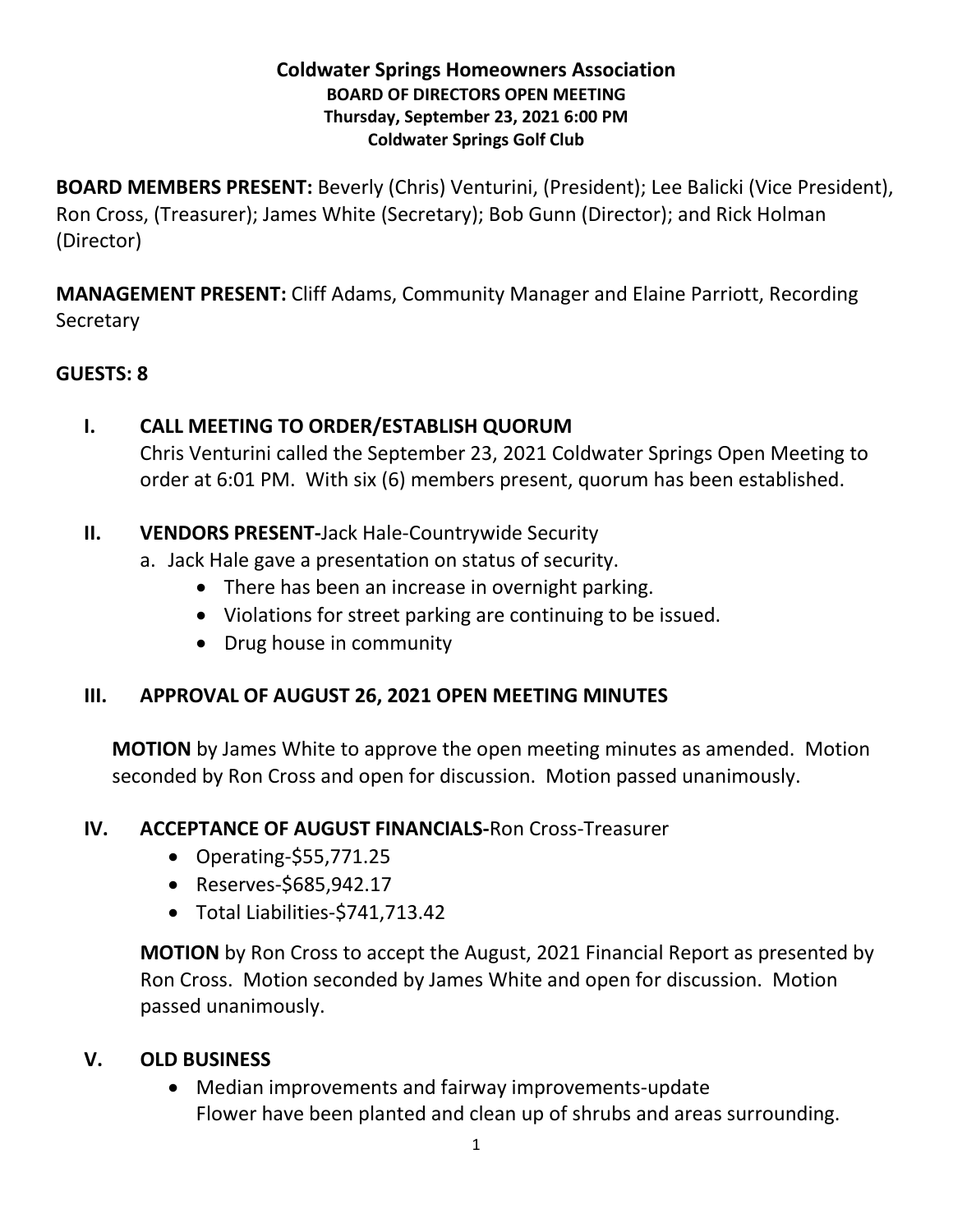- Concerns for School Safety-update Research will be done as to what other schools are doing. Having a cross guard may help. Cliff Adams will follow up next month.
- Shred a Thon-update Cliff Adams has scheduled the Shred a Thon for October 16, 2021. Emails will be sent out regarding the event. 3 boxes will be the limit to be shredded. There will be no charge.
- Food Truck-update Cliff Adams will get menus for the food trucks that will be available.
- Parking Reminder Security is monitoring the parking situation.

# **VI. NEW BUSINESS**

• Bids for gate repair in 4 areas of the community A. Small Park School

**MOTION** by Lee Balicki to accept the bid from Hernandez Ironworks in the amount of \$1,500.00 to repair the gate. Motion seconded by Ron Cross and open for discussion. Motion passed unanimously.

B. Cul de sac 124

**MOTION** by Lee Balicki to accept the proposal from Hernandez Ironworks to repair the gate at  $124^{\text{th}}$  Avenue in the amount of \$1,650.00. Motion seconded by James White and open for discussion. Motion passed unanimously.

# C. Wash-Repair gate 124

**MOTION** by Ron Cross to accept the proposal from Hernandez Ironworks to wash and repair fences 1 & 2. Motion seconded by James White and open for discussion. Motion passed unanimously.

D. Main Park

**MOTION** by Ron Cross to table the removal of fences 3 & 4. Motion seconded by Lee Balicki and open for discussion. Motion passed unanimously,

#### **VII. COMMITTEE REPORTS**

- Landscape-James White Tree in big park has been cut down
- Playground-None